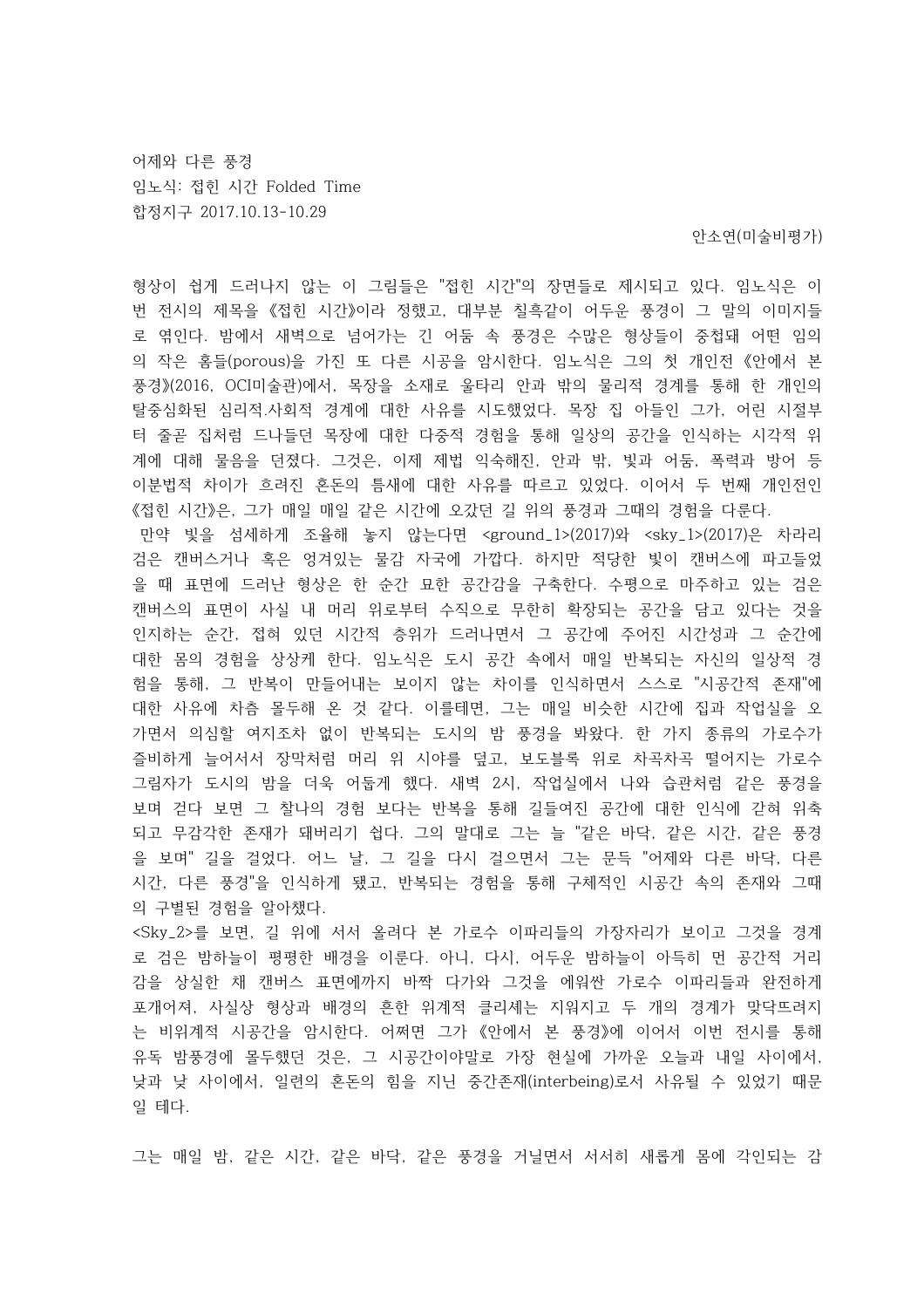각들을 경험했고, 그것은 마치 접힌 시간들처럼 다중의 시공간이 계속 중첩되다가 불확실한 어느 때에 느닷없이 인식됐다. 임노식은 그러한 자기 자신의 실제적인 몸의 경험과 그것을 통 해 끊임없이 재인식되는 지각의 작은 홈들을 포착하려 한다. 그리고 그 경험에 대한 사유는 곧바로 회화에 대한 경험으로 다시 구체화되면서, 대기의 암흑 속에서 형상과 배경이 뒤섞인 밤 풍경은 어느 순간 공간의 질서와 위계가 지워진 회화의 평면 위에서 그 혼돈의 경계를 더 욱 실감케 한다.

한편 <wall\_1-10>(2017)의 경우, 작게 조각난 열 개의 풍경은 보이지 않는 희미한 단서들로 끈질기게 다시 연결되고 그러다가 어둠의 틈새 속에 또다시 고립되기도 한다. 이는 마치 전시 의 제목이 시사하는 대로 수많은 절개선을 내포하고 있는 접힌 시간들처럼, 쉽게 드러나지는 않지만 (이미 들뢰즈의 리좀적 사유를 통해 인식한 바와 같이) "접기"와 "펴기"의 반복되는 사 유를 통해 안과 밖을 절개하여 홈을 낼만한 위력의 잠재적 공간을 내포하고 있는 셈이다. 이 처럼 분열적 시공으로서의 밤 풍경에 대한 깊은 사유는, 그에게 회화의 형식 안에서 공간(감) 에 대한 탐구와 유희를 지속시킬만한 강한 동기를 제공한다.

 <Sky tower>(2017)은 쓰고 남은 자투리 캔버스 천을 버리지 않고 모아서 같은 크기로 자른 뒤, 매일 보았던 밤하늘의 모습을 기억하면서 그 잔상을 하나씩 그려 차곡차곡 쌓아놓은 것이 다. 100여 장의 작은 그림들은, 말 그대로 같은 자리에 켜켜이 쌓여 올라가는 다층적 구조를 이루고 있다. 주목해 볼만한 것은, 시작도 끝도 보이지 않는 투명한 기둥 속에서 눈으로 인식 할 수 있는 부분이 중간층 밖에 없다는 점이다. 하지만 그림과 그림 사이, 위와 아래 사이, 수 직과 수평 사이, 시작과 끝 사이에서 특별한 권한조차 누리지 못하는 중간존재로서의 이 불확 정적 형상이야말로, 암흑처럼 규정할 수 없는 밤 풍경에 대한 인식을 대변한다.

임노식은 일상에서 밤의 풍경에 새롭게 조율되어 가는 몸의 감각을 체감했고, 그 경험에 더 욱 몰두하여 일련의 그림처럼 어떤 구체적인 것에 다가가려 했다. <screenshot\_1>(2017)과 <screenshot\_2>(2017)을 보면, 그가 창문에서 바라다본 밤의 특별한 장면들과 꽤 오랜 시간 마주하고 있었음을 짐작해 볼 수 있다. 창문에 묻은 뿌연 얼룩, 건너편 건물 지붕을 덮고 있 는 낡은 방수천, 건물 외벽 창문의 희미한 불빛들과 혹은 불 꺼진 창문들, 그리고 제 그림자 와 뒤엉켜 버린 어둠 속의 나무들… 창문으로 바라본 이 각각의 광경들은, 주기적으로 어떤 시간에 서로 뒤섞여 다중의 공간을 함축하는 접힌 시간으로서의 밤 풍경을 확인시켜준다. 임 노식은 바로 그 시공간에 대한 지각의 경험과 사유를 통해, 일상의 풍경에 저항하는, 바로 어 제와 다른 풍경을 구축하려 한다. 접힌 시간처럼 혼돈을 품고 있는 이 밤의 풍경들에서는, 현실의 시공간이 더 이상 현실의 그것이 아닌 존재로 다르게 지각된다.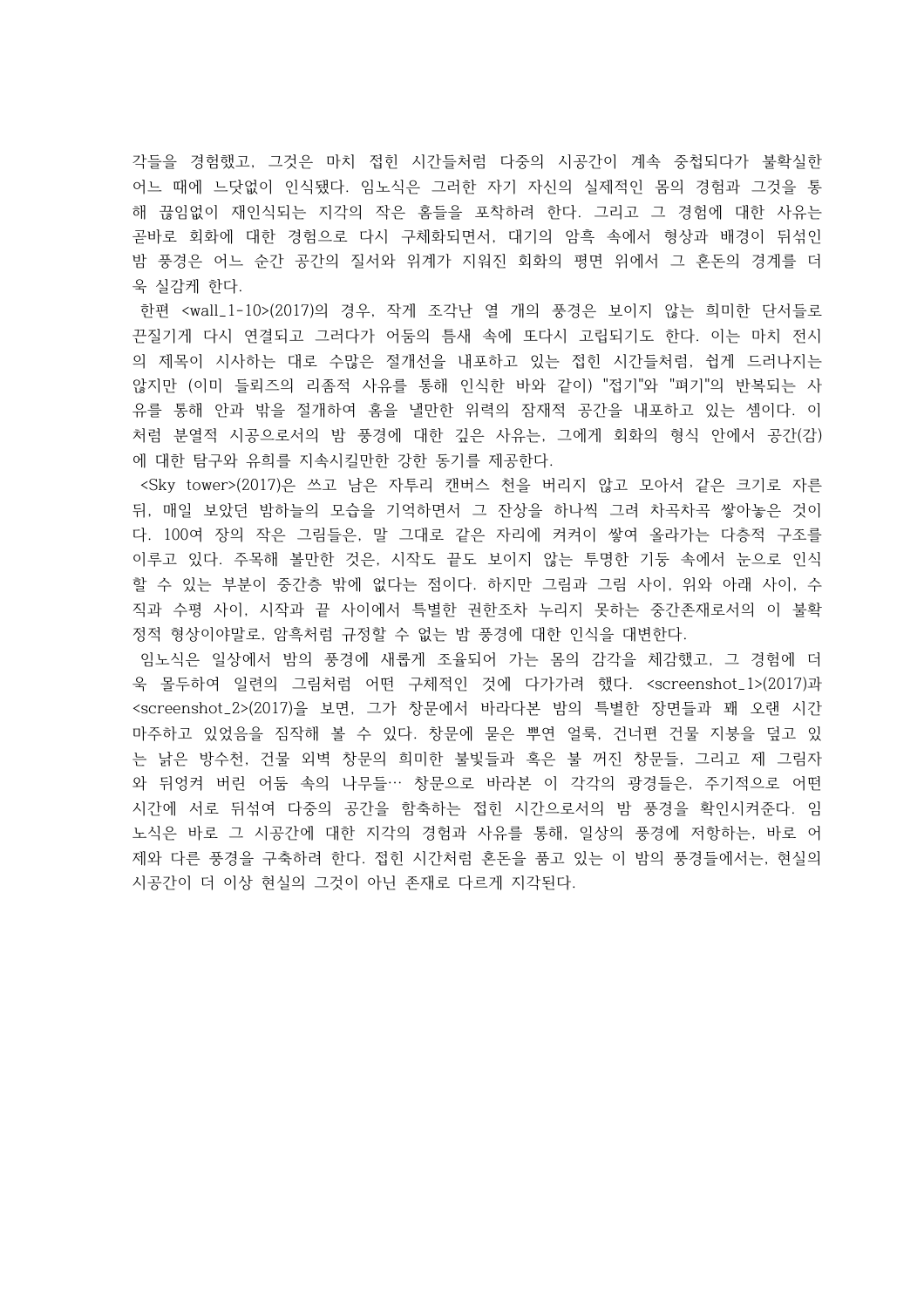## **Scenery different from yesterday**

## **Nosik Lim: Folded Time Hapjungjigu 2017.10.13.-10.29**

Soyeon Ahn Art Critic

The paintings which do not easily reveal their figures are presented as the scenes of "folded time". Nosik Lim decided Folded Time as the title of the exhibition, and the majority of pitch-dark scenes are linked with the image of this term. The scenery in the darkness between a dusk and dawn are layered with numerous figures, so it implies different spaces and time having small arbitrary porous. In his first solo exhibition View from the Inside (2016, OCI Museum), he tried to mediate an individual's de-centred psychological and social border, through a physical border between inside and outside of the fence of a farm. The artist who is the son of a farm and came and out from the farm in his childhood, asks questions on the visual hierarchy of recognising the space of daily life, based on his multiple experiences about the farm. It follows thoughts about the gap of chaos that dichotomous difference has blurred, such as inside and outside, light and darkness, violence and defence. The following second solo exhibition Folded Time deals with the views on the roads which he came and go every day and his experience at that time.

If the light is not tuned subtly,  $ground_{1}(2017)$  and  $sky_{1}(2017)$  are rather close to the black canvas or smudge of congealed paint. When the proper amount of light penetrates into the canvas, however, the figures appeared on the surface build a peculiar sense of space for a flash. When it is recognised the fact the surface of canvas connotes the space which extends endlessly above my head, folded layers of time are revealed and it makes to imagine the temporality given to that space and the experience of a body of that moment. Through his daily experience repeated within the city space, Lim seems to perceive the invisible differences created by the repetition and gradually focuses on "spatiotemporal being".

For instance, he has been seeing undoubtedly repeated evening sceneries while coming and going between the studio and house each day around the same time. One type of roadside trees stood closely together and blocked one's view like a curtain, and the shadow of trees falling neatly on the precast pavers darken the night of city. When getting out from the studio at 2 a.m. and walking while seeing the same view habitually, it is easy to become an insensitive existence by locked in the perception of space that was accustomed by repetition, not by instant experience. As he puts it, he walked the path while "watching the same floor, the same time, and the same panorama". While walking the same road again in one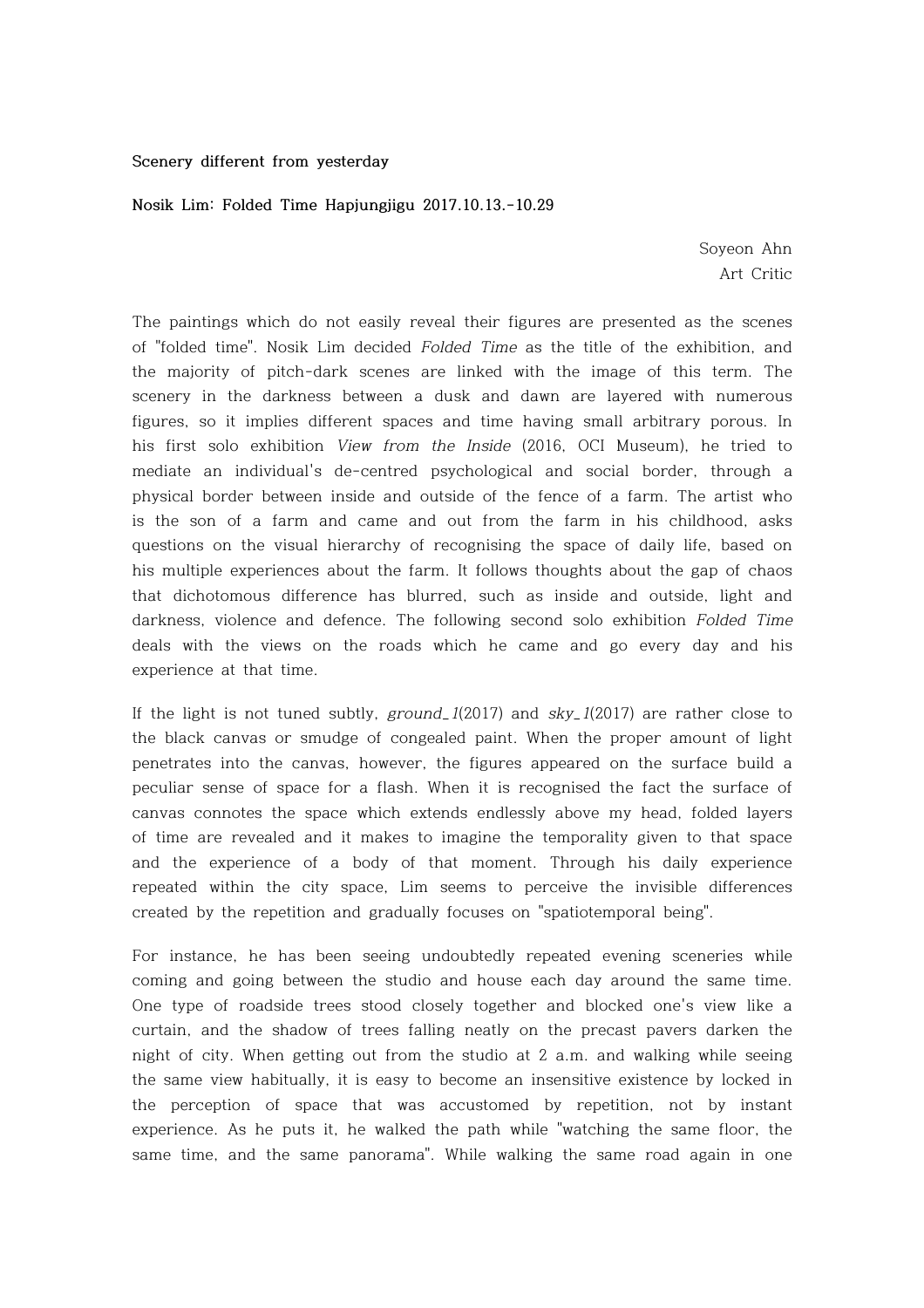day, he suddenly recognised "the floor, time, and view that are different from yesterday", and noticed the being in the specific time and space and distinctive circumstance through repetitive experience.

In sky\_2, the edge of the leaves of roadside trees is seen above the road, and black night sky forms the flat background along the rim of leaves. No, again, dark night sky comes up closely to the surface of canvas while losing the sense of distance, and be piled up perfectly with the leaves of roadside trees: the typical cliché of shape and background is virtually vanished, and it infers non-hierarchical time and space that the edge of shape and background encounter with. Perhaps, the reason he buried himself particularly in the view of night in this exhibition followed by View from the Inside, is these time and space can be recognised as an inter-being that has a series of power of chaos while locating between today and tomorrow which are mostly close to the reality, daytime and daytime.

He experienced new senses are carved into his body by walking for every night, at the same time, on the same road, and in the same scenery. These multiple time and space were continuously layered like as the folded times and suddenly recognised to him at some uncertain moment. Lim tries to capture his physical experience and small gaps of perception newly understood through the experience. Thoughts about this experience are immediately re-materialised as the experience of painting. At some point, on the surface of painting that the order and hierarchy of space are demolished, the night scene that shape and background are jumbled in the darkness of air makes to realise the edge of the chaos.

Meanwhile, in case of wall\_1-10(2017), ten sceneries divided into small pieces are persistently reconnected with dim clues and isolated in the cracks of darkness again. As the title of exhibition suggests, it is not easily unveiled like folded times that connote a lot of cutting lines, (already perceived through Deleuze's idea of rhizome), but it implies latent space with power to create a space between interior and exterior through repeated thoughts of "folding" and "unfolding". Deep thinking about the night scene as fragmented space and time provides him strong motivation to retain his investigation and play about the (sense of) space within the form of painting.

sky tower(2017) is the work with collected leftover pieces of canvas cut into the same size; he recalls the view of night sky every day he saw, draws the afterimages and piles them one by one. About 100 pieces of these small paintings compose multi-layered structure that is piled up at the same place. The remarkable thing is the middle layers are the only part able to perceive with an eye from the transparent pillar which start and endpoints are hardly seen.